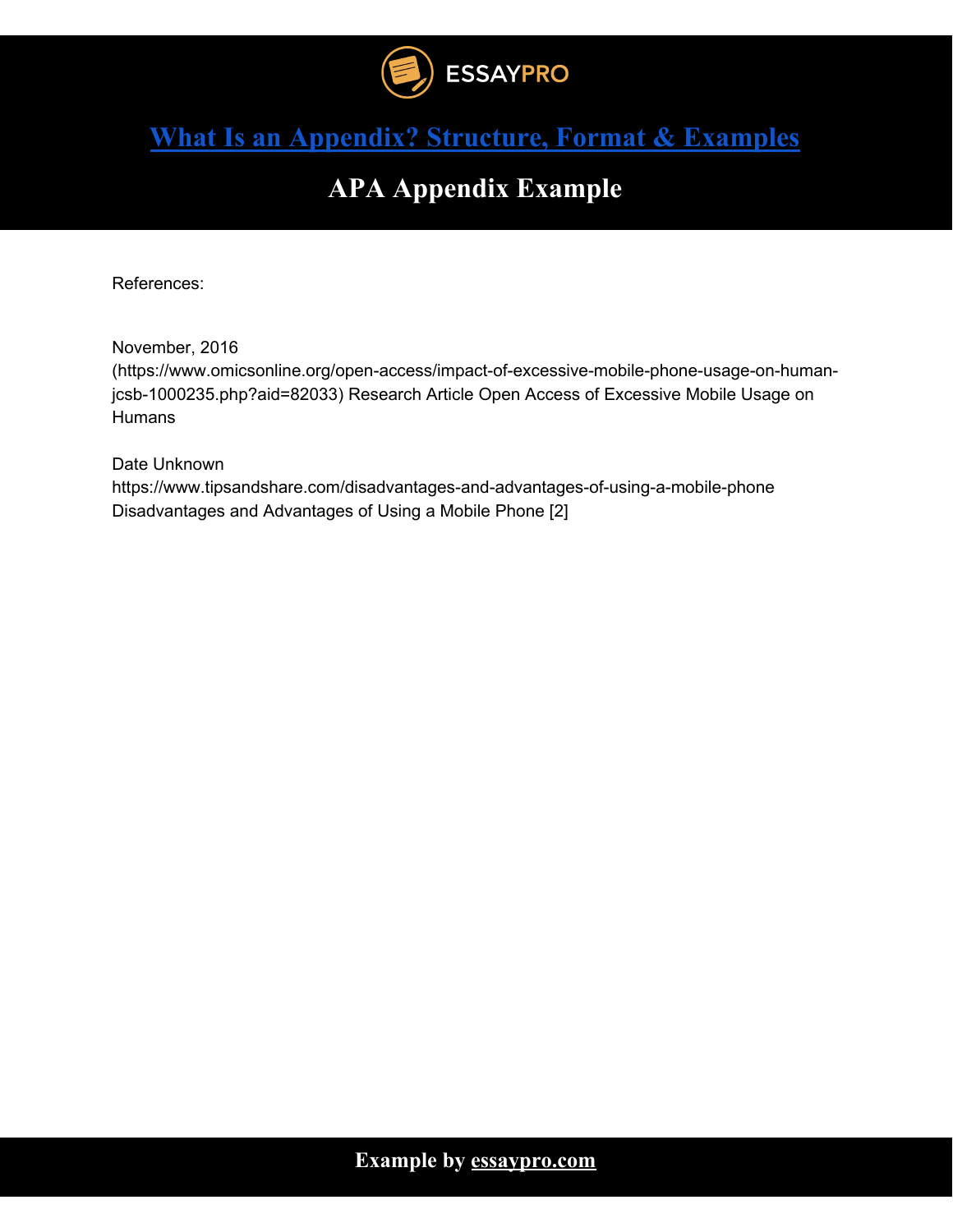

### **APA Appendix Example**

## **Appendices**

### **Appendix A**

**Advantages and Negative Effects of Cell Phones.**

The essay talks about the good and bad things which come across while using mobile phones. The words used are "big boxes" to describe old-fashioned units. This was merely the start of the cell phone revolution. 2010s cell phones can perform multiple tasks. They have the ability to send and receive SMS messages, video messages, and use social media. All the modern tools included on mobile devices somehow make the original intent of the phone old-fashioned.

The paper also talks about how almost the entire population of the world seems to have cell phones. Regardless of one's economic status, one possesses a modern cell phone. Publishing anything on workspaces is possible "on the move". Thanks to cell phones, anyone in the company can view it. It is an advantage to people who work in certain fields. Nowadays, workers can keep in touch with absent colleagues during the day.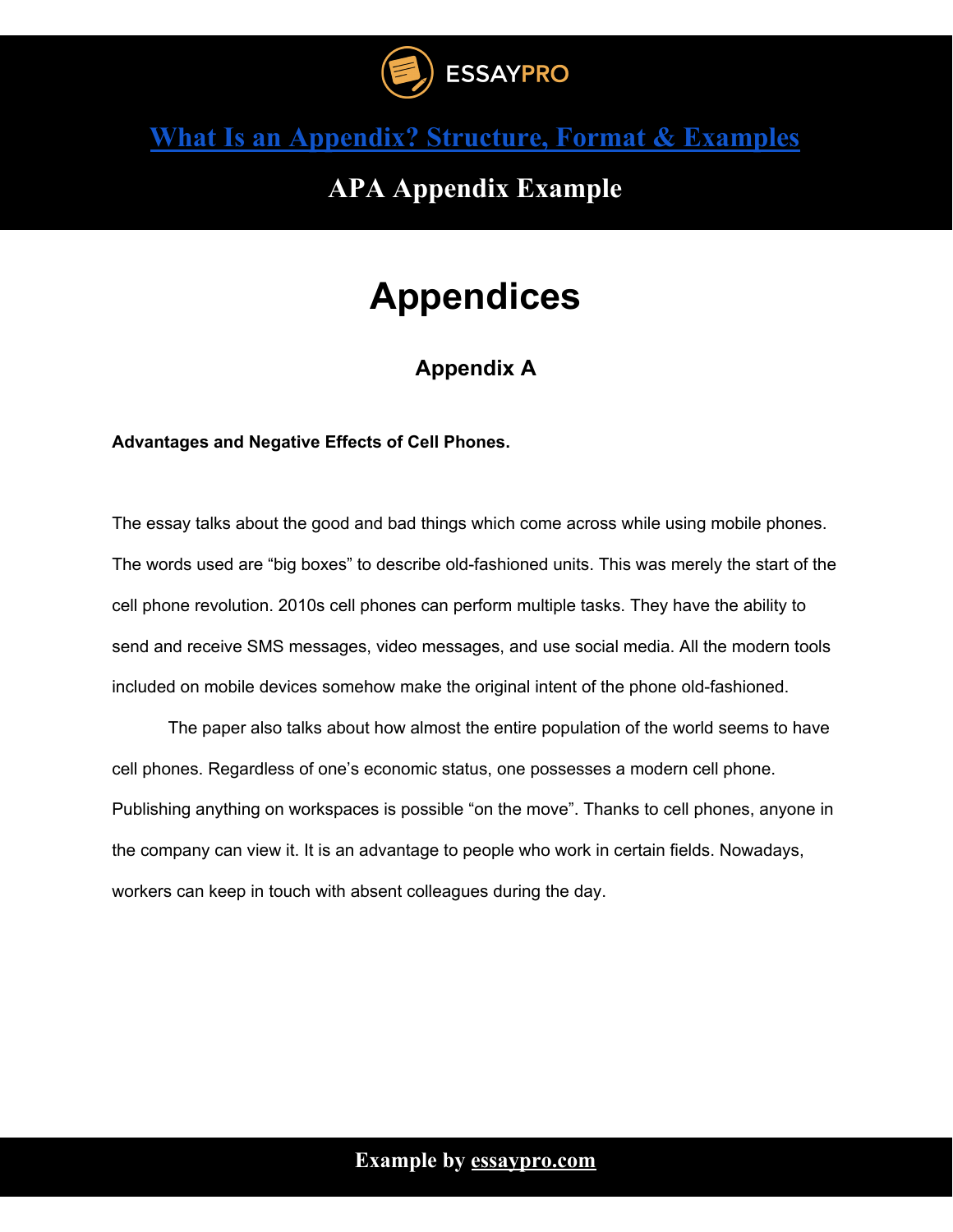

### **APA Appendix Example**

### **Appendix B**

The essay also discusses how cell phones make emergencies so much easier to deal with. Even those that are extremely minor. Most people grab their mobile device and text their family or friend as if he or she is involved in a castrotraphe. It's possible to send messages to multiple people by hitting that send button once. It's possible to check email letters. Nevertheless, one can use gaming apps on a cell phone. It's possible to stream one's favorite music, animal videos, and photographs. All the user has to do is tap the screen once, and the action will be completed. The rising use of cell phones is rapidly increasing. Meaning most people spend all day on their devices. Even couples holding hands in a romantic setting, have their other hands glued to their phones - and chatting to other people. So this is certainly a negative effect.

The paper mentions that people have become so submerged in cell phone usage that they can't imagine a life without them anymore. Humans have become dependant on their smartphones. It has gone to the extent that many people would rather be isolated with their cell phone, than spending time with family or friends. Human bonding is a thing of the past. In modern days, cell phones are an intensity. People view them as important as they do water. It is possible to send messages and call people with no charges to our bank accounts. The only thing required is access to the internet via a mobile data package. Many people do value an internet connection over their loved ones, close friends, and acquaintances.